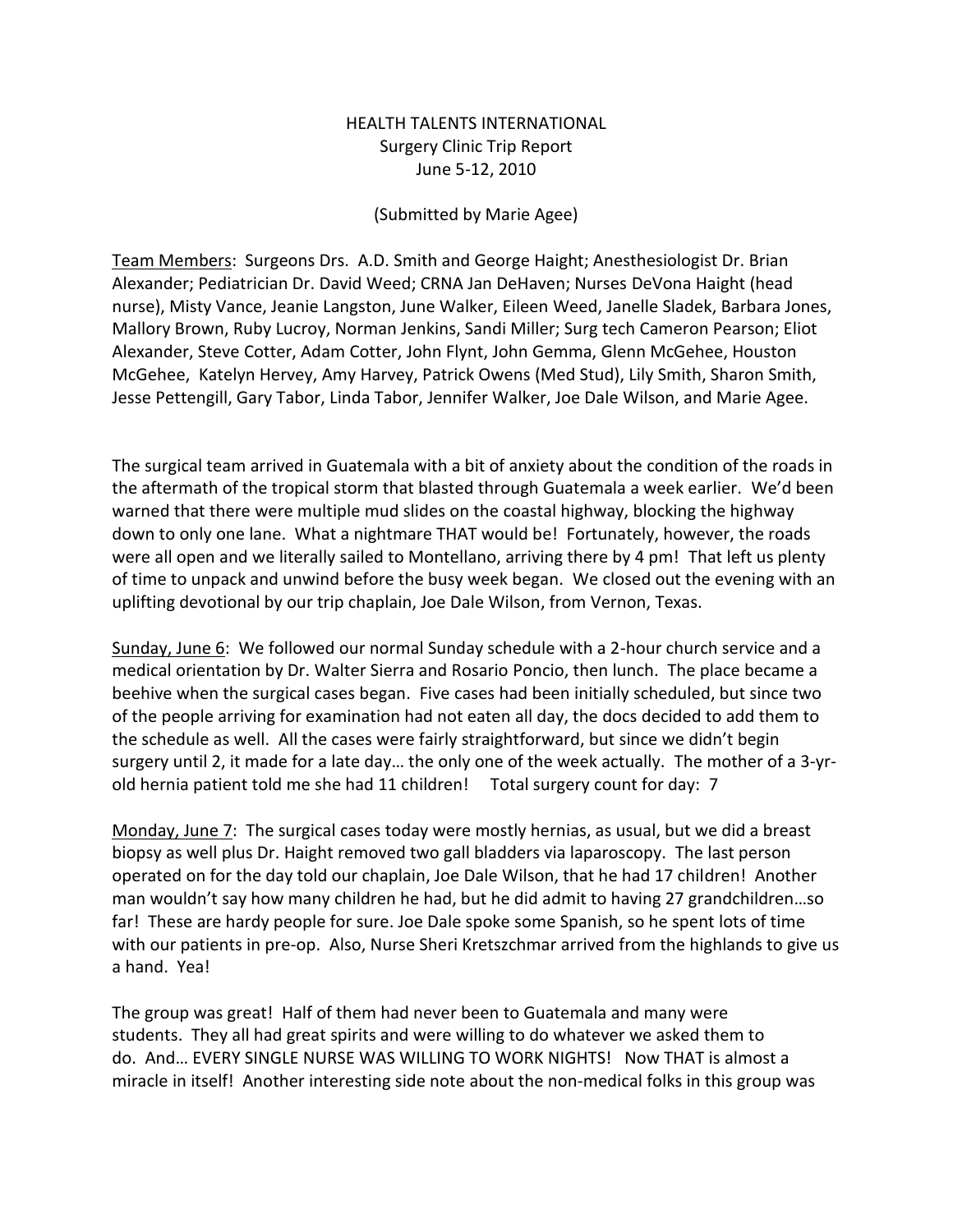that they weren't all that interested in going out on mobile clinics. A few of them did, but most wanted to stay and help out/watch the surgeries.

Many veteran team members commented that the organization at Clinica Ezell gets better and better with each trip. This is due largely to the efforts of Rosario and Darling, with Carlos' guidance, who work at it constantly. I was amused by a new sign on the door to the outside bodega that read: "If you take anything from the *winery*, please record it." Darling walked up just as I read it, and she heard me laugh. She wanted to know what was so funny, and when I explained the meaning of "winery," she was so embarrassed! She quickly marked it out and wrote in "inventory." I told her that if word got out that we were running a winery down here we'd have a rampage on our hands! Oh, the joys of bi-lingual communication.

Sharon Smith, surgeon A.D.'s wife, began work on another of her beautiful murals for us. This one will be on the far wall in the patient ward, on the men's side and will depict the Garden of Eden. She leaves us with a visual mark of her presence at Ezell each time she comes that multitudes of people enjoy.

Six MET students showed up today. Nathan and Carrie stayed to help at clinic while the others went out on mobile clinics with Dr. David Lux and Dr. Walter.

Pascual, father of little Domingo who is in Austin, Texas, for surgery, arrived this afternoon with his son, Jovani, to visit with Gary and Linda Tabor. Gary and Linda have been a source of great support for Domingo's mother, Catarina, at the hospital in Austin. Gary took a picture of Pascual and Jovani and emailed it to Catarina. Report has it that she was thrilled!

We finished the day with a total of 10 cases.

Tuesday, June 8: Today was just like yesterday…but just a little bit different, as Dr. Ken Mitchell used to say. Again, we did hernias and gall bladders. All the MET students stayed today to ensure that they all got an opportunity to view surgery before moving to the mountain villages on Wednesday. Half of them worked in the OR and the other half in the ward, and they changed places halfway thru the day. Andrea Jernigan is one of the MET students. Her father, Jon Jernigan, had been a member of HTI's very first mission team in Guatemala back in 1980. Nathan Hurley had come to Guatemala with his parents in the mid-90's for his father to run Dr. Mike Kelly's clinics when Mike and Julie came home. Nathan had been only 5 yrs old at the time. Now he is back as a university student headed towards med school himself. We're moving into the  $2^{nd}$  generation for HTI! Had 12 cases today, and all did very well.

Four-yr-old little Herson got the "Most Charming Patient of the Day" award today. He was in for removal of some growths on his torso, but what he has to live with every day is and will be forever very challenging. He has a genetic condition called, "Congenital Giant Pigmented Nevus." He is covered with dark moles, some of them hairy, all over his little body. A large part of his torso and one of his legs down to his knee is blackened with the mole-like tissue and covered with hair. There is no known cure, and ten percent of the children with it end up with malignant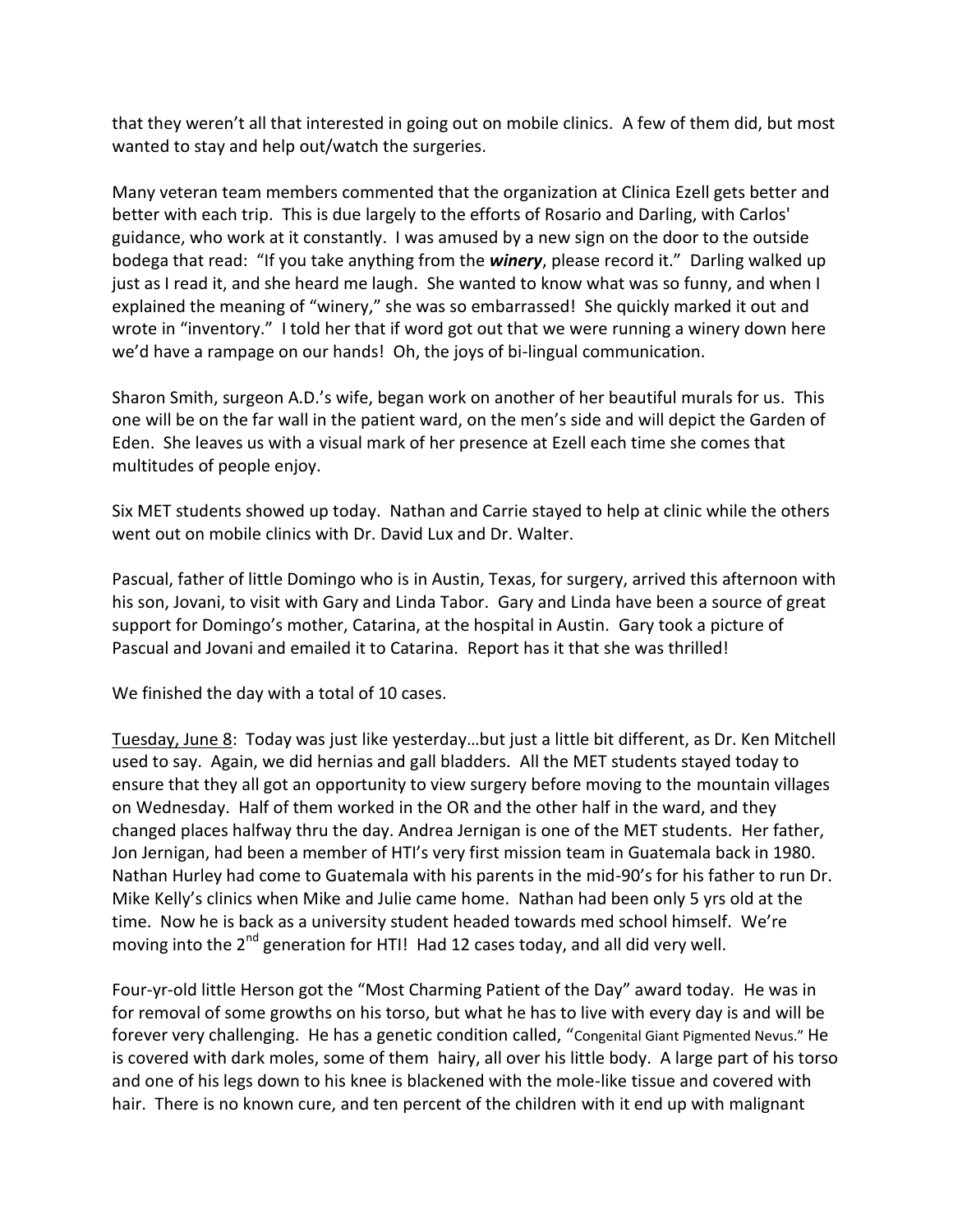melanoma, seizures, and/or developmental delays. Right now, however, he is a charming little boy with a huge smile. His two loving parents have gotten him off to a great start in what will surely be a life filled with challenges.

We finished the day as usual with our group devo. Afterwards, Gary Tabor reviewed HTI's mission and ministry for the group so they could all have a larger understanding of HTI and the importance of the part they played in what was going on this week.

Wednesday, June 9: The patient star today was 10-yr-old Wendy with the beautiful smile! Wendy had come to us for the removal of a benign tumor on her scalp, just above her pretty face. The unusual thing was that her mother had brought her the day before and got her checked in…then went home to Samayac. We were all a little shocked that her mother would have left her alone, but Wendy seemed to take it in stride. The nurses took her immediately under their wings, especially nursing student Jennifer Walker. Her mother had still not shown up after the surgery was completed, so Sheri went looking for her. She found her on the other side of the gate waiting to get in. She said she'd told someone that her daughter was having surgery, but still wasn't allowed to pass thru. Sheri and I later talked with Rosario and told her what had happened to avoid such instances in the future. A girl needs her mom when she's having surgery, even if she is as apparently mature as little Wendy was.

Alfredo, one of our gardeners, also had surgery today. I recognized him as I passed thru the IV start area, sitting there in one of our cute little hospital gowns! (He did not have his machete in hand as he typically does, however!) As usual, he had a big, friendly smile on his face.

One of Dr. Mike Kelly's former health promoters, Felipe, was also a patient today. Felipe's son was with him, and he spoke a good bit of English. He is the principal of the elementary school in Santo Tomas. He asked about Mike and how he and his family were doing and seemed delighted to hear current news about him. Mike is still so revered in that area even after all these years.

My Spanish has improved enough that I helped translate in the pre-op exams today, which was my first time ever to do this. One young woman with a 3-month-old baby came in with great concern that she had breast cancer. Dr. Haight examined her and assured her that her problem did not involve breast tissue at all. She cried with relief. Another patient, an elderly woman, was strongly suspected of having colon cancer, so Walter was going to send her to a hospital better equipped than we were for treatment of that kind.

At orientation on the first day of clinic, Dr. Walter asked the team to provide a daily report of the controlled drugs that were used. He has to provide this information to the government after the team leaves and said he'd been having difficulty making the reported usage match up with the drug availability because by the time he received the report there was no one left at Clinica Ezell to ask when he had questions. Well, the head nurse, DeVona Haight, took this on as a personal challenge! Each day she carefully compiled the nurses' report with the anesthesia report, and at the end of the week she joyfully reported that each day's report was perfect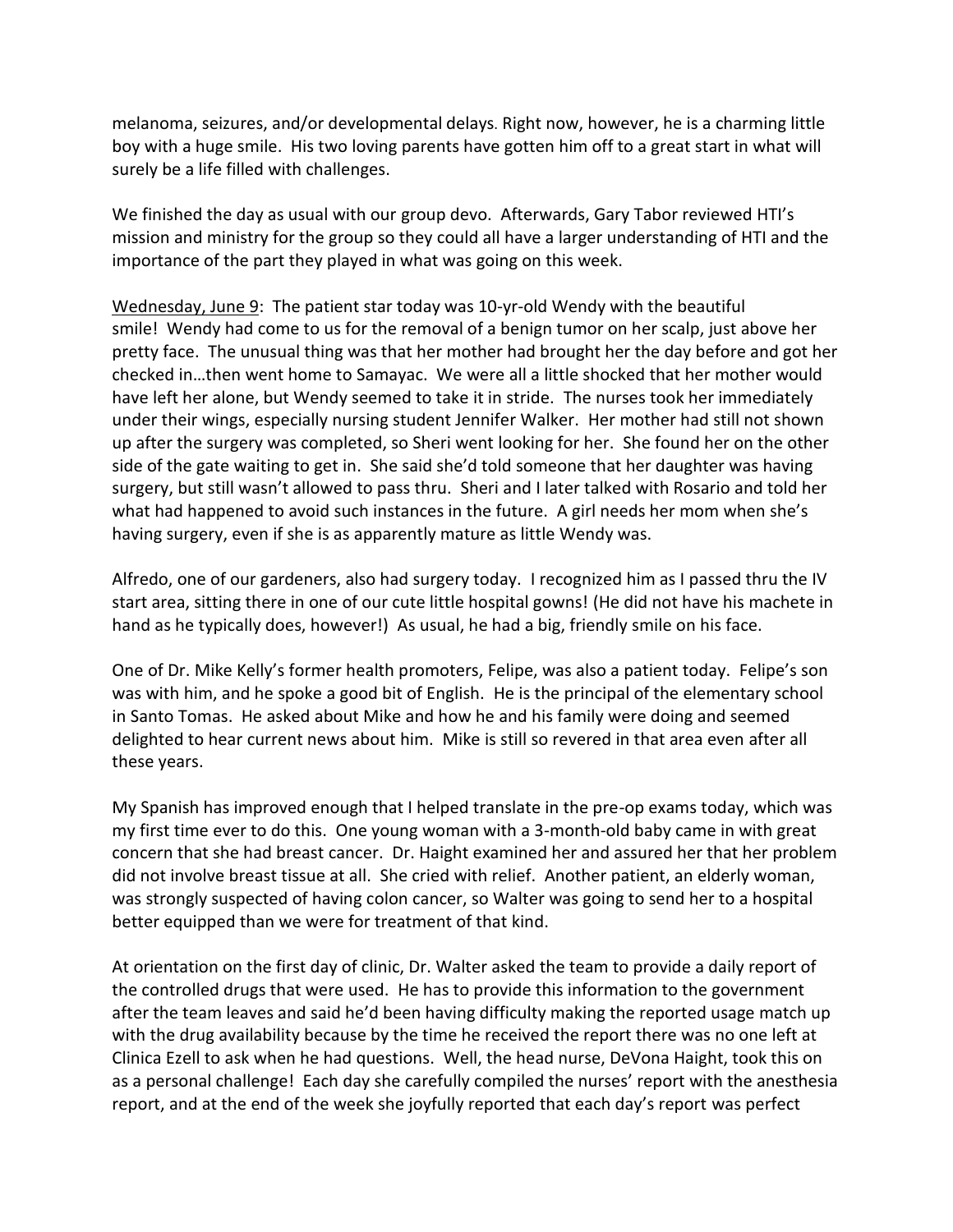record of the drug usage! Dr. Walter was ecstatic and asked if he could hire her! Thanks for your diligence, DeVona.

Thursday, June 10: Lumps and bumps cases today…all very quick and easy to remove. We were finished by 1 pm. Carlos and I arranged to send the team to see the Pacific Ocean as an outing. In all our trips, we'd only made that particular excursion once before, so it was new to everyone. Jesse Pettengill, who was born and raised in Maine and now lives on Long Island, said he'd never seen the Pacific, so he was particularly interested. I explained that the Pacific Ocean beach off the coast off Guatemala didn't look like the Pacific off the coast of Hawaii…so as not to have anyone who'd seen that beach come back disillusioned!

We finished the week with 53 surgeries, and we give thanks to God that all did well and that there were no medical crises or emergencies all week. I think I can speak for the entire team when I say that we were blessed personally for having been in Guatemala this week and watched God at work.



Sharon Smith's newest work!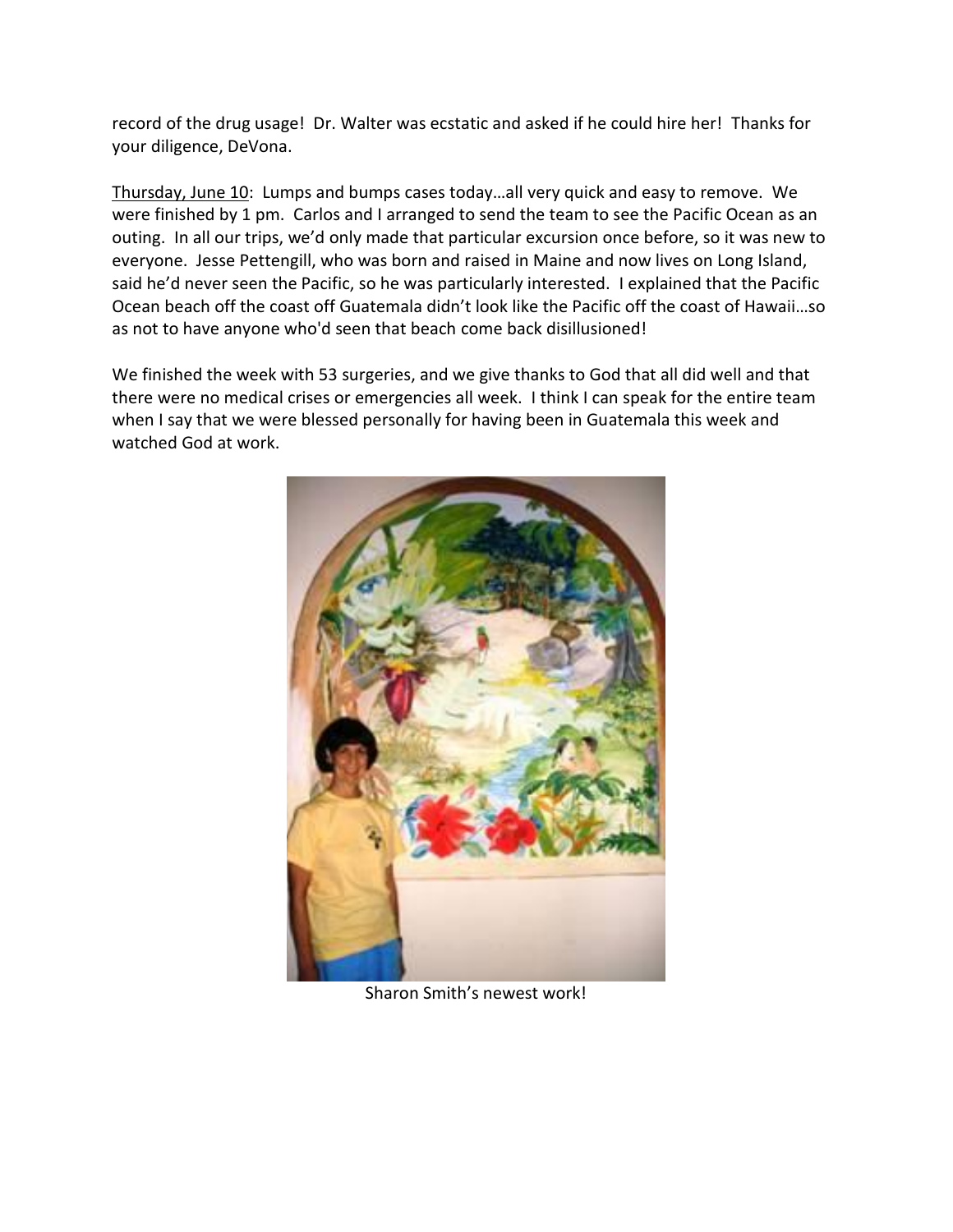

June 2010 Surgery Team



Dr. Haight and RN Norman Jenkins performing a gall bladder removal.